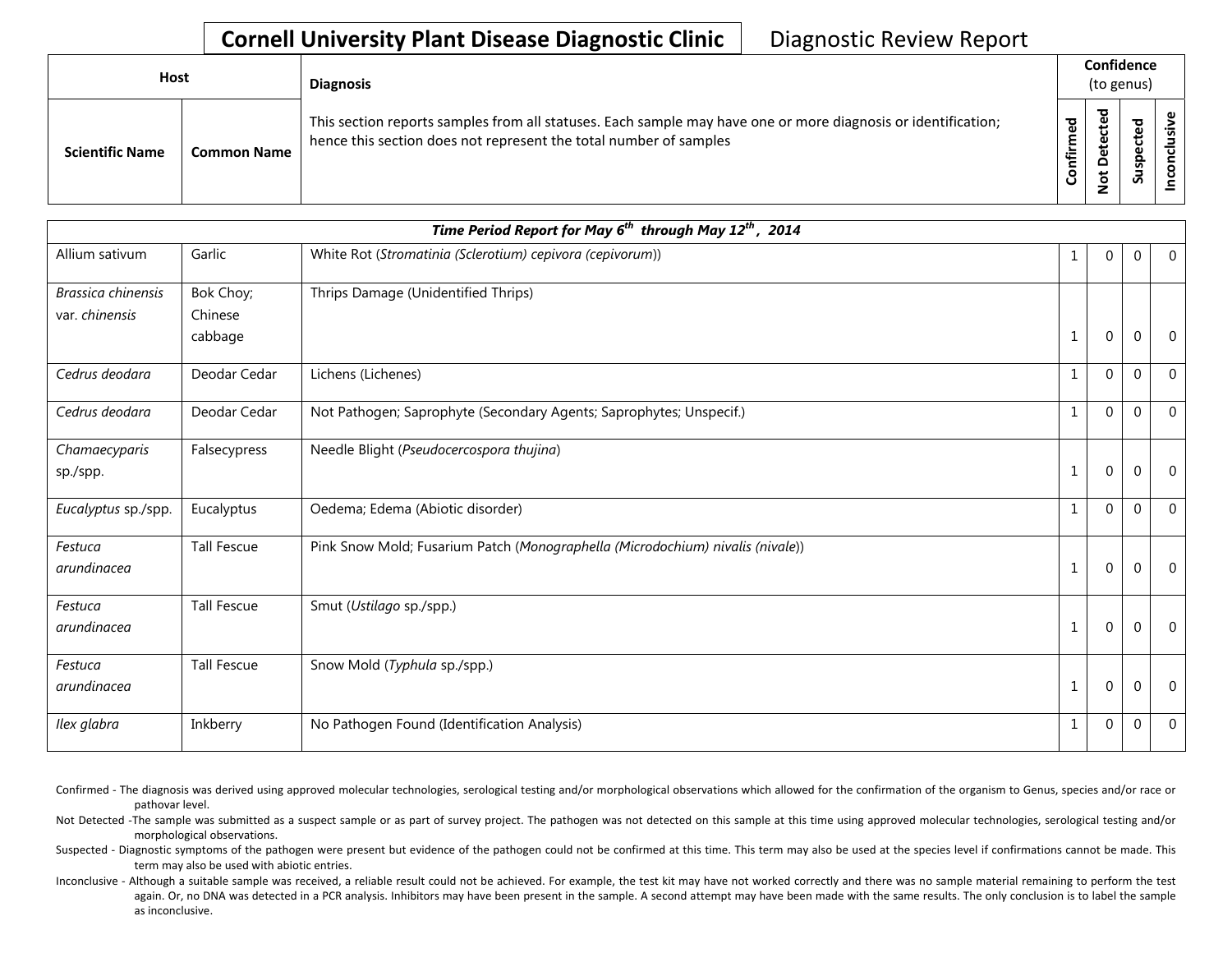## **Cornell University Plant Disease Diagnostic Clinic** | Diagnostic Review Report

| <b>Host</b>            |                    | <b>Diagnosis</b>                                                                                                                                                                   |                         | Confidence<br>(to genus)                                 |                                          |  |
|------------------------|--------------------|------------------------------------------------------------------------------------------------------------------------------------------------------------------------------------|-------------------------|----------------------------------------------------------|------------------------------------------|--|
| <b>Scientific Name</b> | <b>Common Name</b> | This section reports samples from all statuses. Each sample may have one or more diagnosis or identification;<br>hence this section does not represent the total number of samples | ಕ<br>Ē<br>►<br>ii<br>To | ᇃ<br>ق<br>ں<br>Φ<br>پ<br>Φ<br>۵<br>ى<br>$\tilde{S}$<br>c | <b>Da1</b><br>ن<br>ω<br>௨<br>໑<br>◡<br>S |  |

| Ilex glabra              | Inkberry                | Root Damage (Abiotic disorder)                                              | $\mathbf{0}$   | 0            | 1            | $\overline{0}$ |
|--------------------------|-------------------------|-----------------------------------------------------------------------------|----------------|--------------|--------------|----------------|
| Ilex glabra              | Inkberry                | Unknown Abiotic Disorder (Abiotic disorder)                                 | $\Omega$       | $\Omega$     | $\mathbf{1}$ | $\mathbf{0}$   |
| Picea pungens            | <b>Blue Spruce</b>      | Not Pathogen; Saprophyte (Secondary Agents; Saprophytes; Unspecif.)         | $\mathbf{1}$   | $\mathbf 0$  | $\mathbf{0}$ | $\mathbf{0}$   |
| Picea pungens            | <b>Blue Spruce</b>      | Root Damage (Abiotic disorder)                                              | $\Omega$       | $\Omega$     | 1            | $\mathbf{0}$   |
| Picea pungens            | <b>Blue Spruce</b>      | Sirococcus Needle Blight (Sirococcus sp./spp.                               | $\overline{0}$ | 1            | 0            | $\mathbf{0}$   |
| Picea pungens            | <b>Blue Spruce</b>      | Unknown Abiotic Disorder (Abiotic disorder)                                 | $\overline{0}$ | $\Omega$     | 1            | $\Omega$       |
| Picea pungens            | <b>Blue Spruce</b>      | Unspecified Pathology (Pleospora sp./spp.)                                  | $\overline{0}$ | $\mathbf 0$  | 1            | $\Omega$       |
| Prunus serotina          | Eastern Black<br>cherry | Leaf Blight and Spot; Shothole (Blumeriella (Coccomyces) jaapii (hiemalis)) | 1              | $\mathbf 0$  | 0            | $\overline{0}$ |
| Pseudotsuga<br>menziesii | Douglas-fir             | Rhabdocline Needle Cast (Rhabdocline sp./spp.)                              | 1              | $\mathbf{0}$ | 0            | $\overline{0}$ |
| Pseudotsuga<br>menziesii | Douglas-fir             | Swiss Needle Cast (Phaeocryptopus gaeumanni)                                | $\mathbf{1}$   | $\Omega$     | $\mathbf 0$  | $\Omega$       |
| Salvia sp./spp.          | Salvia (sage)           | Cucumber Mosaic (Cucumber Mosaic Virus (CMV))                               | $\mathbf 0$    | $\mathbf{1}$ | $\mathbf 0$  | $\mathbf 0$    |
| Salvia sp./spp.          | Salvia (sage)           | Tobacco Mosaic (Tobacco Mosaic Virus (TMV))                                 | $\mathbf 0$    | $\mathbf{1}$ | $\Omega$     | $\Omega$       |
| Salvia sp./spp.          | Salvia (sage)           | Unidentified Virus (Unidentified Virus)                                     | $\mathbf{0}$   | $\mathbf 0$  | 1            | $\overline{0}$ |

Confirmed - The diagnosis was derived using approved molecular technologies, serological testing and/or morphological observations which allowed for the confirmation of the organism to Genus, species and/or race or pathovar level.

Not Detected -The sample was submitted as a suspect sample or as part of survey project. The pathogen was not detected on this sample at this time using approved molecular technologies, serological testing and/or morphological observations.

Suspected - Diagnostic symptoms of the pathogen were present but evidence of the pathogen could not be confirmed at this time. This term may also be used at the species level if confirmations cannot be made. This term may also be used with abiotic entries.

Inconclusive - Although a suitable sample was received, a reliable result could not be achieved. For example, the test kit may have not worked correctly and there was no sample material remaining to perform the test again. Or, no DNA was detected in a PCR analysis. Inhibitors may have been present in the sample. A second attempt may have been made with the same results. The only conclusion is to label the sample as inconclusive.